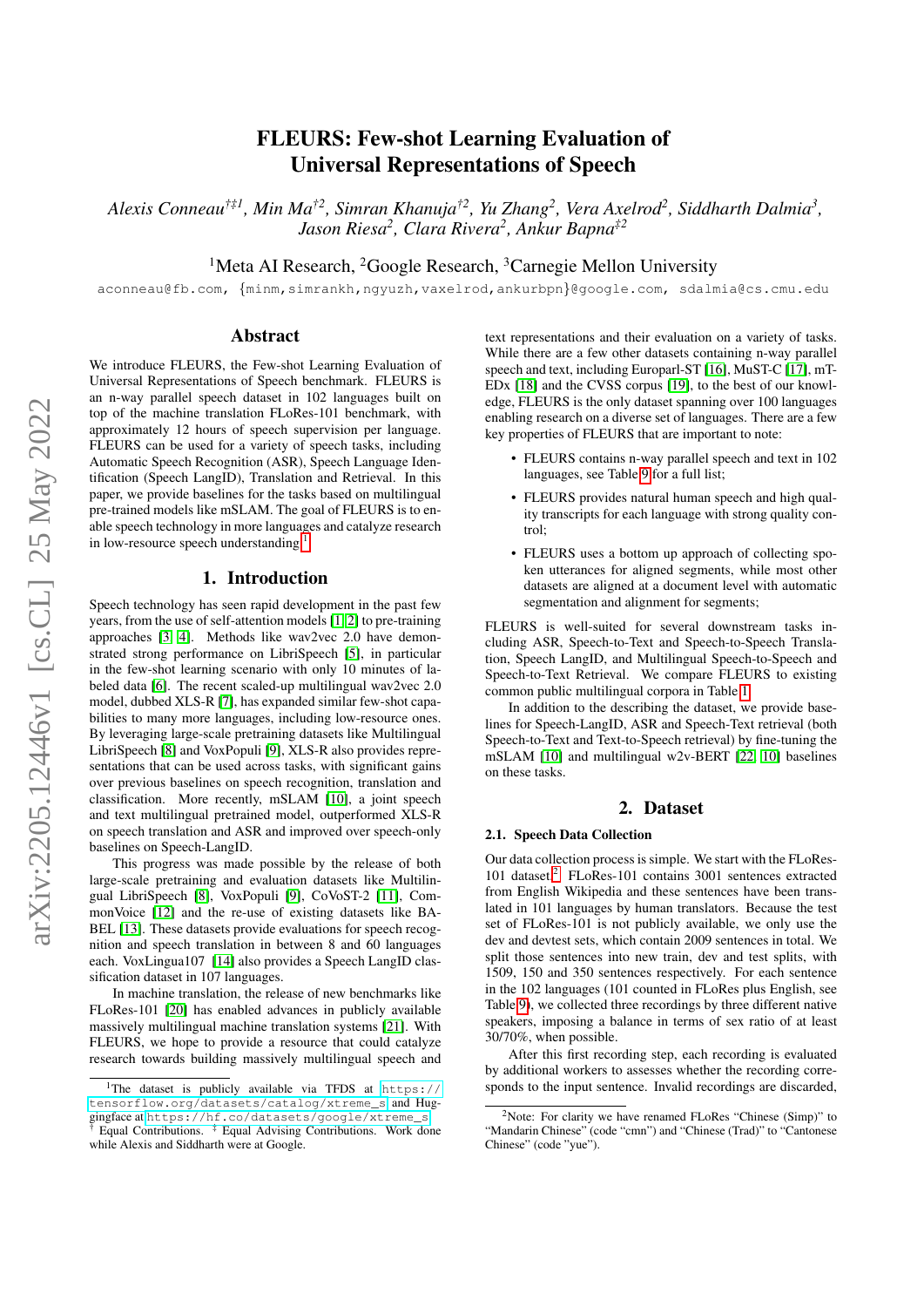Table 1: *Compare FLEURS to common public multilingual speech benchmarks.*

<span id="page-1-0"></span>

| Dataset              | #Languages | <b>Total Duration</b> | Domains          | Speech Type    | <b>Transcripts</b> | Parallel text  | Parallel speech |
|----------------------|------------|-----------------------|------------------|----------------|--------------------|----------------|-----------------|
| <b>BABEL</b> [13]    | 17         | 1k hours              | Conversational   | Spontaneous    | Yes                | N <sub>0</sub> | No              |
| Common Voice [12]    | 93         | 15k hours             | Open domain      | Read           | Yes                | No             | No              |
| CMU Wilderness [15]  | 700        | 14k hours             | Religion         | Read           | Yes                | Yes            | Yes             |
| <b>MLS</b> [8]       | 8          | $50.5k$ hours         | Audiobook        | Read           | Yes                | N <sub>0</sub> | No              |
| CoVoST-2 [11]        | 22         | 2.9k hours            | Open domain      | Read           | Yes                | Yes            | No              |
| Voxlingua-107 $[14]$ | 107        | 6.6k hours            | <b>YouTube</b>   | Spontaneous    | No.                | N <sub>0</sub> | No              |
| Europarl-ST $[16]$   | O          | $500$ hours           | Parliament       | Spontaneous    | Yes                | Yes            | No              |
| MuST-C [17]          | Q          | 385 hours             | <b>TED</b> talks | Spontaneous    | Yes                | Yes            | No              |
| $mTEDX$ [18]         | 9          | 1k hours              | <b>TED</b> talks | Spontaneous    | Yes                | Yes            | No              |
| VoxPopuli [9]        | 24         | 400k hours            | Parliament       | Spontaneous    | Partial            | Partial        | Partial         |
| <b>CVSS</b> [19]     | 22         | 1.1k hours            | Open domain      | Read/Synthetic | Yes                | Yes            | Yes             |
| FLEURS (this work)   | 102        | 1.4k hours            | Wikipedia        | Read           | Yes                | Yes            | Yes             |

Table 2: *A comparison of commonly used datasets for multilingual speech representation learning, ASR, Speech Translation and Speech-LangID. CommonVoice statistics as on 24th May 2022.*

leaving us between zero and three recordings per sentence in the final dataset. In the first version of the dataset, about 21.5% of the sentences are missing because none of the three recordings were validated. We plan to fill these gaps in the future versions of the dataset. All recordings are kept as they-are, either from quiet or noisy environment, without any data augmentations (e.g. SpecAugment [\[23\]](#page-5-3), speed perturbation [\[24\]](#page-5-4), simulated reverberation [\[25\]](#page-5-5), etc.). The speech sampling rate is 16kHz.

We then split the collected data into train, development (dev) and test sets with disjoint speakers between train/dev and test, with a target ratio of 7:1:2. All the segments are within 30 seconds.

### 2.2. Textual Data

For source transcripts, we reuse the transcripts produced by human translators from [\[20\]](#page-5-0). We maintain the English translated transcripts, which are useful for tasks such as multi-modal speech translation evaluations.

Among the various possible modeling units (e.g. character or sentence-pieces) for massively multilingual ASR, a universal vocabulary of characters requires the least resources to build, and better matches a common evaluation metric (i.e. character level error rate). We adopt it as our modeling and evaluation unit.

The variety of orthographic symbols of languages complicates the tokenization process. For example, Chinese text in both traditional and simplified scripts does not have space between tokens. Depending on the transcribers, Japanese and Korean may or may not contain space irregularly. To ease the pain for other researchers and facilitate apple-to-apple comparisons and reproducibility, we provide the tokenized versions of the sentences. We apply NFC and then FST normalization to each sentence, lower-case, normalize and remove punctuations. We also split words into characters, and define the token | as word boundaries. For each sentence, three versions are provided: the original raw transcript (SRC RAW), the preprocessed version (SRC\_NORM) and its character-based version (SRC\_CHAR), which should be used for ASR. (dev) and test sets with disjoint speakers between train/dev and<br>seconds.<br>Seconds.<br>Seconds.<br>Seconds.<br>Seconds.<br>The segments are within 30<br> $\bullet$ <br>seconds.<br>2.2. Textual Data Figure 2011.<br>Por source transcripts, which are usefu

#### 2.3. Taxonomy and Statistics

There are multiple ways to categorize languages. The languages of FLEURS cover 17 language families (distribution shown in Figure [1\)](#page-1-1), and 27 unique writing systems (distribution shown

<span id="page-1-1"></span>

Figure 1: *Distributions of language families in FLEURS (y-axis is the count).*

diversity in domains, including nature, politics, science, travel, sports etc. Each sentence also has an associated integer "index" between 1 and 2009, which can be used to recover the n-way parallelism from one language to another (i.e. sentence  $i$  in language A is the translation of sentence i in language  $B$ ). We grouped languages along with their geographical areas: Western European (WE), Eastern Europe (EE), Central-Asia/Middle-East/North-Africa (CMN), Sub-Saharan Africa (SSA), South Asia (SA), South-East Asia (SEA) and Chinese, Japanese, and Korean (CJK) languages. In Table [3,](#page-1-2) we present the basic statistics of FLEURS data per geographical groups; see Table [9](#page-8-0) for a full list of languages.

<span id="page-1-2"></span>Table 3: *Statistics for speech and transcript data in FLEURS.*

| Data Statistics                                                                                                 | WE.                                 | EE                                 | <b>CMN</b>                        | <b>SSA</b>                          | SА                                            | <b>SEA</b>                        | <b>CJK</b>                                 | All                                   |
|-----------------------------------------------------------------------------------------------------------------|-------------------------------------|------------------------------------|-----------------------------------|-------------------------------------|-----------------------------------------------|-----------------------------------|--------------------------------------------|---------------------------------------|
| train speech hours<br>dev speech hours<br>test speech hours<br>train transcript tokens<br>dev transcript tokens | 231h<br>29h<br>68h<br>1475k<br>184k | 134h<br>18h<br>43h<br>772k<br>107k | 116h<br>14h<br>33h<br>630k<br>75k | 237h<br>24h<br>58h<br>1072k<br>116k | 124h<br>16h<br>37 <sub>h</sub><br>699k<br>93k | 112h<br>14h<br>35h<br>525k<br>65k | 32h<br>4h<br>9h<br>405k<br>51 <sub>k</sub> | 987h<br>120h<br>283h<br>5578k<br>692k |
| test transcript tokens                                                                                          | 443k                                | 260k                               | 181k                              | 272k                                | 210k                                          | 158k                              | 116k                                       | 1640k                                 |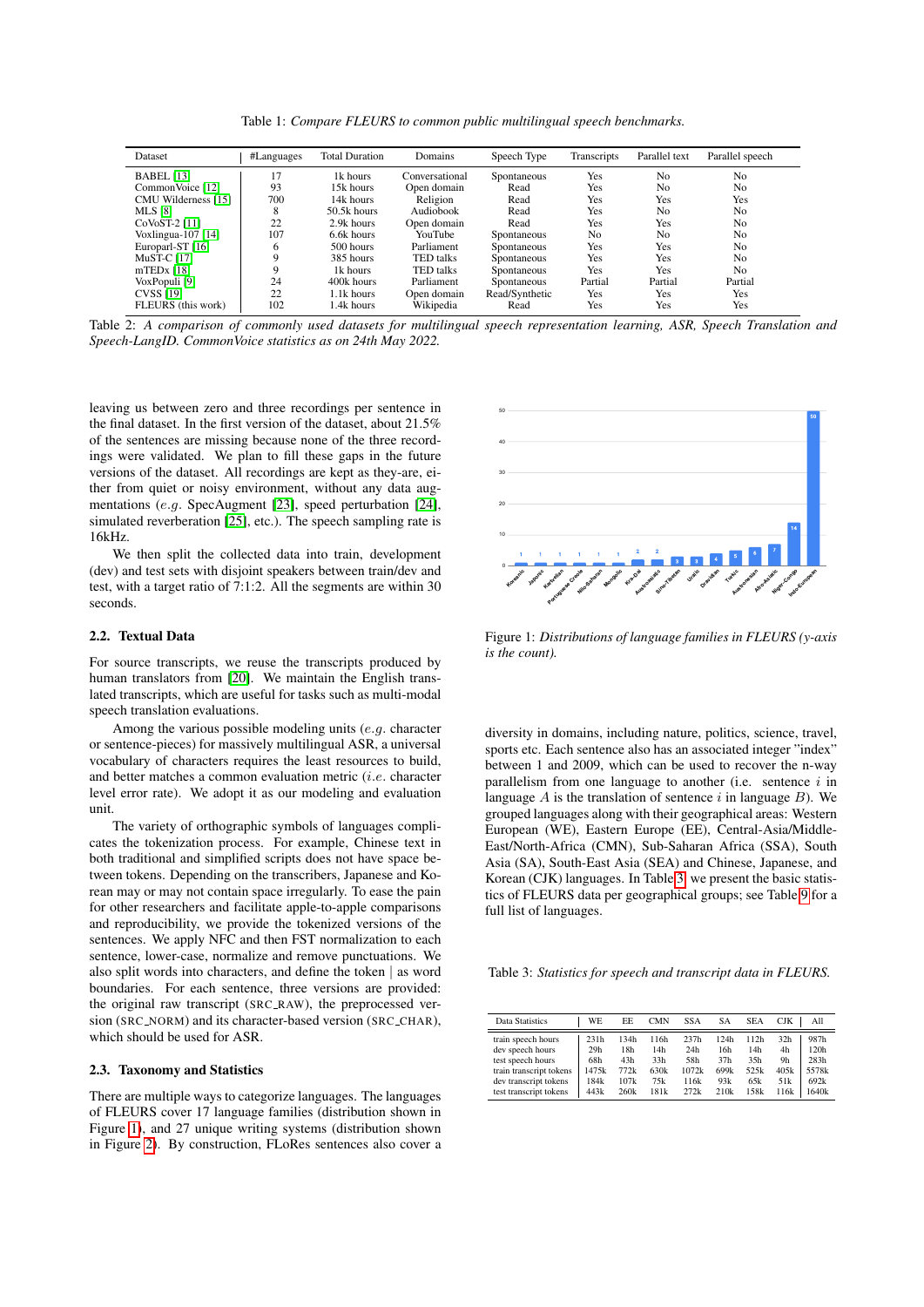<span id="page-2-0"></span>

Figure 2: *Distributions of writing systems in FLEURS (y-axis is the count).*

# 3. Task Baselines

#### 3.1. Experimental Setup

FLEURS enables evaluations for several core speech tasks. In this paper, we focus on speech recognition, speech language identification and speech-text retrieval. Training a giant model from scratch on the FLEURS dataset will easily overfit. Finetuning on limited supervised data from a model pre-trained on a vast amount of (unsupervised) data has achieved state-of-theart performances in recent studies [\[26,](#page-5-6) [22\]](#page-5-2). Consequently, we adopt the pre-training and fine-tuning methodology to build our massively multilingual baselines.

Multilingual Pre-trained Multilingual pre-trained models have achieved significant gains in a range of NLP and ASR tasks. We initialize fine-tuning from a 600M parameter wav2vec-BERT [\[22\]](#page-5-2) model, which has been pre-trained on 429k hours unlabeled speech data in 51 languages pooling from VoxPopuli [\[9\]](#page-4-8), MLS [\[8\]](#page-4-7), CommonVoice [\[12\]](#page-4-11) and BABEL [\[13\]](#page-4-12). Pre-training for this baseline (dubbed w2v-bert-51 (0.6B)) is *speech-only*.

Multilingual Multimodal Pre-trained In addition to pretraining on multilingual speech, pre-training on speech and text data simultaneously allows for transfer learning across the two modalities. We explore fine-tuning from a multilingual model which has been pre-trained with the same speech data, and with more than 10TiB of unlabeled text from 101 languages [\[27\]](#page-5-7). The pre-trained model capacity is also of 600M parameters (dubbed as mSLAM (0.6B)).

More information about the baselines, including fine-tuning details can be found in [\[10\]](#page-4-9).

#### 3.2. Seen Languages and Unseen Languages

The languages for which speech data was presented to pretraining are referred to as *seen* languages. There are 54 seen languages:

- WE: Catalan (ca), Croatian (hr), Danish (da), Dutch (nl), American English (en), Finnish (fi), French (fr), German (de), Greek (el), Hungarian (hu), Irish (ga), Italian (it), Latin American Spanish (es), Maltese (mt), Portuguese (pt), Swedish (sv), Welsh (cy)
- EE: Bulgarian (bg), Czech (cs), Estonian (et), Georgian (ka), Latvian (lv), Lithuanian (lt), Polish (pl), Romanian (ro), Russian (ru), Slovak (sk), Slovenian (sl), Ukrainian (uk)
- CMN: Arabic (ar), Kazakh (kk), Kyrgyz (ky), Mongolian (mn), Pashto (ps), Persian (fa), Tajik (tg), Turkish (tr)
- SSA: Ganda (lg), Swahili (sw), Zulu (zu)
- SA: Assamese (as), Bengali (bn), Hindi (hi), Oriya (or), Punjabi (pa), Tamil (ta), Telugu (te)
- SEA: Cebuano (ceb), Indonesian (id), Lao (lo), Thai (th), Vietnamese (vi)
- CJK: Cantonese (yue), Japanese (ja), Mandarin (cmn)

Languages which do not have any speech data presented to pre-training are referred to as *unseen* languages. There are 48 unseen languages:

- WE: Asturian (ast), Bosnian (bs), Galician (gl), Icelandic (is), Kabuverdianu (kea), Luxembourgish (lb), Norwegian (nb), Occitan (oc)
- EE: Armenian (hy), Belarusian (be), Macedonian (mk), Serbian (sr)
- CMN: Azerbaijani (az), Hebrew (he), Sorani-Kurdish (ckb), Uzbek (uz)
- SSA: Afrikaans(af), Amharic (am), Fula (ff), Hausa (ha), Igbo (ig), Kamba (kam), Lingala (ln), Luo (luo), Northern-Sotho (nso), Nyanja (ny), Oromo (om), Shona (sn), Somali (so), Umbundu (umb), Wolof (wo), Xhosa (xh), Yoruba (yo)
- SA: Gujarati (gu), Kannada (kn), Malayalam (ml), Marathi (mr), Nepali (ne), Sindhi (sd), Urdu (ur)
- SEA: Filipino (fil), Javanese (jv), Khmer (km), Malay (ms), Maori (mi), Burmese (my)
- **CJK**: Korean (ko)

Text in pre-training includes most of the above, except: as, ast, bg, bs, ff, he, hr, kam, kea, lb, lg, ln, lo, luo, nb, nso, oc, om, or, umb and wo.

# 4. Downstream Tasks

# 4.1. Speech Recognition

We add two LSTM[\[28\]](#page-5-8) layer to fine-tune our pre-trained models for ASR, using a CTC [\[29\]](#page-5-9) loss. The baselines use a 6100 character vocabulary built from SRC NORM. We do not include meta information of language identification labels in modeling, and there is no language model used for hypothesis scoring. We fine-tune on all 102 locales, and report results for multilingual fine-tuning from both speech-only pre-trained and speech-text pre-trained models. Our finetuning parameters follow [\[10\]](#page-4-9). We evaluate fine-tuned ASR models for all locales in terms of % character error rate (CER). Experiments show that fine-tuning from multimodal pre-training is slightly worse than fine-tuning from speech-only pre-training (similar to the patterns observed in [\[10\]](#page-4-9)), particularly lagging behind for the *unseen* languages. Most gains of multimodal pre-training are observed in WE, EE and CMN groups, suggesting that multimodal pre-training can be promising for certain languages, especially those where relatively large amounts of unlabeled speech, text and paired data were available during pre-training.

#### <span id="page-2-1"></span>*4.1.1. Correlation with Language Groups*

We observe in Table [4](#page-3-0) that results are much better on the Western European group (with 10.7 and 10.6 average CER) than on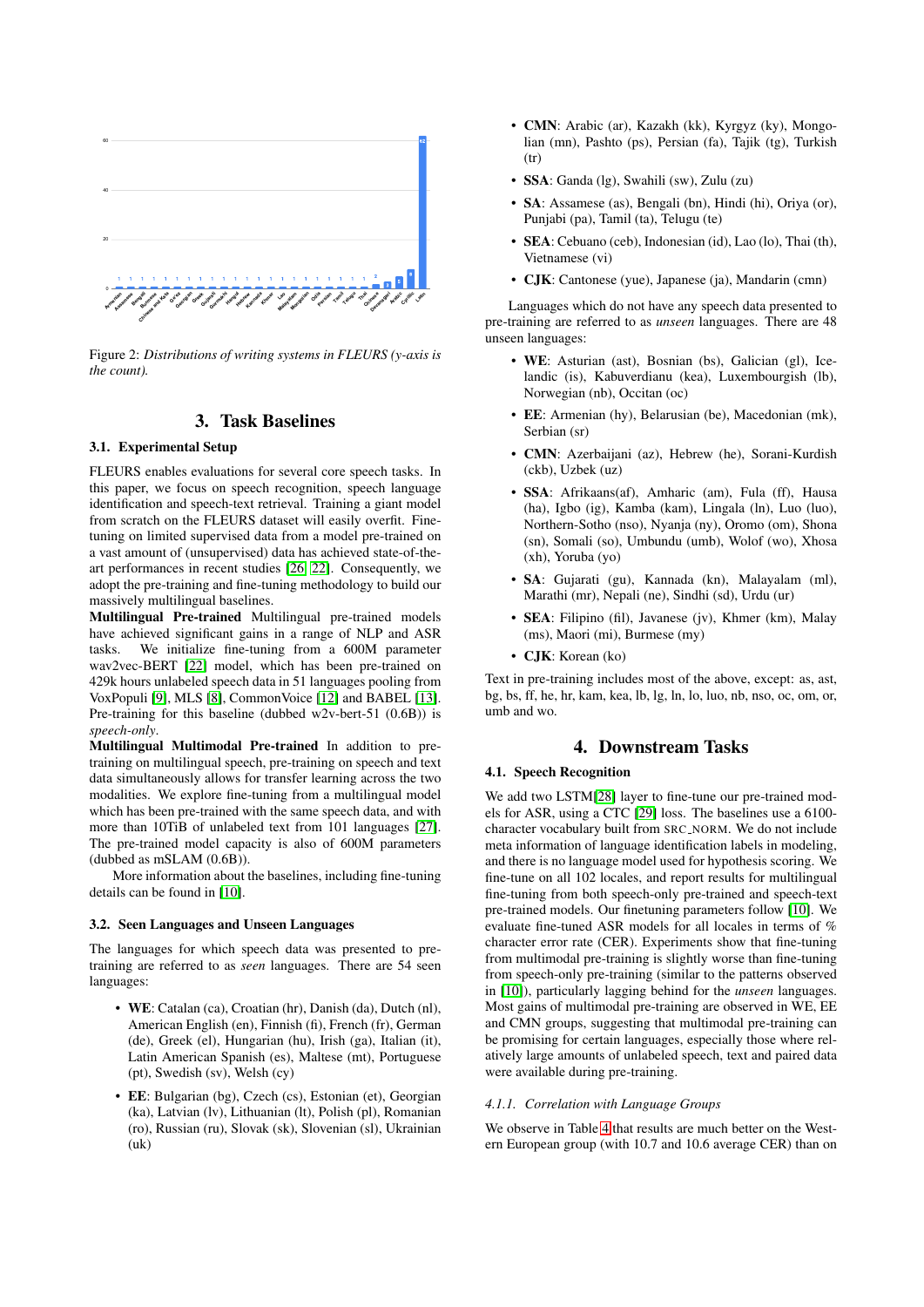other groups like Sub-Saharan African (15.6 and 16.4 average CER) or South Asian (17.4 and 19.2), which can be explained in part due to the larger amounts of unlabeled data in WE languages from MLS and VoxPopuli. Reducing the gaps across geographical groups is an important research direction for future work.

As presented in Table [4,](#page-3-0) fine-tuning from a speech-text pretrained model leads to 0.5% regression in CER as compared to fine-tuning from a speech-only pre-trained model. We observed most degradation in SA, SSA and CJK, three geographical groups known for mixing textual systems. For the model initialized from speech-only pre-training, EE and WE are the groups with the lowest average CERs, CMN, SSA, SA and SEA observe moderate CERs, while CJK gets the highest group CER. Further breaking down the distributions of error types, substitution errors are dominating across all the groups, which is a common error pattern in multilingual ASR [\[30\]](#page-5-10), especially when no explicit language id information was incorporated. CJK languages are known for the vast number of homophones in speech, which adds difficulties in selecting the correct character without aid from language models. For SA, the group seeing the second highest substitution error rate, most substitutions come from Urdu. This is due to being essentially acoustically similar to Hindi, many Urdu utterances have been transliterated into Devanagari script. In other geographical groups, misrecognized characters from another writing system are observed less frequently. A potential solution is to include the language specific information and utilize language model fusion.

<span id="page-3-0"></span>Table 4: *Speech recognition - Fleurs massively multilingual ASR baselines, reporting % CER (*↓*), by geographical group.*

| Model                                    | <b>WE</b>    | EE.         | <b>CMN</b>   | SSA          | SA           | <b>SEA</b>   | CJK<br>Avg.                  |  |  |  |  |  |
|------------------------------------------|--------------|-------------|--------------|--------------|--------------|--------------|------------------------------|--|--|--|--|--|
| Speech recognition CER for all languages |              |             |              |              |              |              |                              |  |  |  |  |  |
| # languages                              | 25           | 16          | 12           | 20           | 14           | 11           | 102                          |  |  |  |  |  |
| $w2v$ -bert-51 $(0.6B)$<br>mSLAM(0.6B)   | 10.7<br>10.6 | 9.9<br>10.0 | 14.5<br>14.8 | 15.6<br>16.4 | 17.4<br>19.2 | 14.7<br>14.9 | 14.1<br>24.6<br>25.0<br>14.6 |  |  |  |  |  |

#### *4.1.2. Generalizability*

Languages Seen by Pre-training A majority of the languages which have been seen in pre-training observed a test CER lower than average. While most of the languages with high CERs suffer from relatively high substitution error rates, ga and lo are also undermined by high insertion and deletion error rates.

Languages Unseen by Pre-training For languages which were not seen in pre-training, a large fraction observed a test CER worse than global average due to fine-tuning on very limited amount of supervised data. These observations align with previous findings in [\[7\]](#page-4-6).

For the unseen languages which achieved a lower CER than average, 15 use Latin script based writing systems, while 3 use Cyrillic. Languages with Latin-scripts have a higher average CER than those using Cyrillic. Interestingly, unseen languages which use scripts other than Latin or Cyrillic can obtain good CER: ml\_in (Malayalam), kn\_in (Kannada), gu\_in (Gujarati), ne np (Devanagari), my mm (Burmese), ckb iq (Arabic). The success in recognizing unseen Malayalam, Kannada, Gujarati, Nepali can potentially be attributed to the Indian languages seen during pre-training (bn\_in, te\_in, pa\_in, as\_in, ta\_in) from pretraining.

#### 4.2. Speech Language Identification

We fine-tune our models on Speech LangID classification following [\[10\]](#page-4-9). As shown in Table [5,](#page-3-1) fine-tuning from mSLAM obtains 73.3% macro-average accuracy on FLEURS LangID, while fine-tuning from w2v-bert-51 (0.6B) obtains 71.4% respectively. The group average accuracy decreases in the order of:  $CJK > WE > EE > CMN > SEA > SSA > SA$ . This could be due to the following reasons: (1) there are only four languages in the CJK group, which are relatively easy to distinguish from each other and from languages in the other groups; (2) Most of the data seen during pre-training is from Western European and Eastern European languages; (3) CMN, SEA, SSA and SA are geographical regions which are known for language diversity, but with limited amounts of publicly available pre-training data.

We note that on FLEURS-LangID, speakers are different among the train and dev/test sets. Avoiding over-fitting on speaker ID for the LangID task is essential for obtaining good performance.

<span id="page-3-1"></span>Table 5: *Speech identification - FLEURS langID baselines, reporting % accuracy (*↑*), by geographical group.*

| Model                                            | l WE |              |              |      |                   |              | EE CMN SSA SA SEA CJK   Avg. |  |  |  |  |
|--------------------------------------------------|------|--------------|--------------|------|-------------------|--------------|------------------------------|--|--|--|--|
| Speech identification accuracy for all languages |      |              |              |      |                   |              |                              |  |  |  |  |
| # languages                                      | 25   |              | 16 12        |      | 20 14 11          |              | 102                          |  |  |  |  |
| $w2v$ -bert-51 (0.6B)   85.3<br>mSLAM(0.6B)      | 84.6 | 78.4<br>81.3 | 72.9<br>75.9 | 59.1 | 52.0<br>62.2 51.7 | 65.7<br>73.4 | 89.7 71.4<br>87.8 73.3       |  |  |  |  |

#### 4.3. Cross-modal Speech-Text Retrieval

As user interactions with machines moves beyond typing textual queries, multi-modal retrieval of documents across the web is of growing interest [\[31,](#page-5-11) [32,](#page-5-12) [33\]](#page-5-13). The ability to build fixedsized vector representations for queries be it speech, text or images, allows for building such content retrieval models [\[34,](#page-5-14) [35\]](#page-5-15). FLEURS is a rich multi-lingual, multi-modal, n-way parallel dataset which we hope will act as a benchmark to accelerate research in this field. FLEURS can act as a test-bench for various kinds of speech-text retrieval scenarios like speech-to-speech, text-to-text, speech-to-text, and text-to-speech retrieval along with testing cross-lingual and zero-shot capabilities.

As part of our multilingual baseline, we study the efficacy of pre-trained models towards learning fixed sized representations for both speech-to-text and text-to-speech retrieval. Given the multi-modal nature of the task, we only fine-tune our multilingual multi-modal pretrained model, i.e., mSLAM (0.6B), on the training set from all languages in FLEURS. Following [\[36,](#page-5-16) [37\]](#page-5-17), cross-modal embeddings are trained using the additive margin softmax loss with in-batch negative sampling. We add bi-directional loss for retrieving speech given a text query and vice-versa [\[36\]](#page-5-16). We obtain embeddings for the normalized text (SRC NORM) for all languages.

For evaluating the speech-to-text retrieval task, we report the % Precision at 1 (P@1) retrieval score of retrieving the correct text segment given a speech query from a database of indomain textual keys collected from the FLEURS test set. Similarly, for text-to-speech retrieval task, we report the P@1 re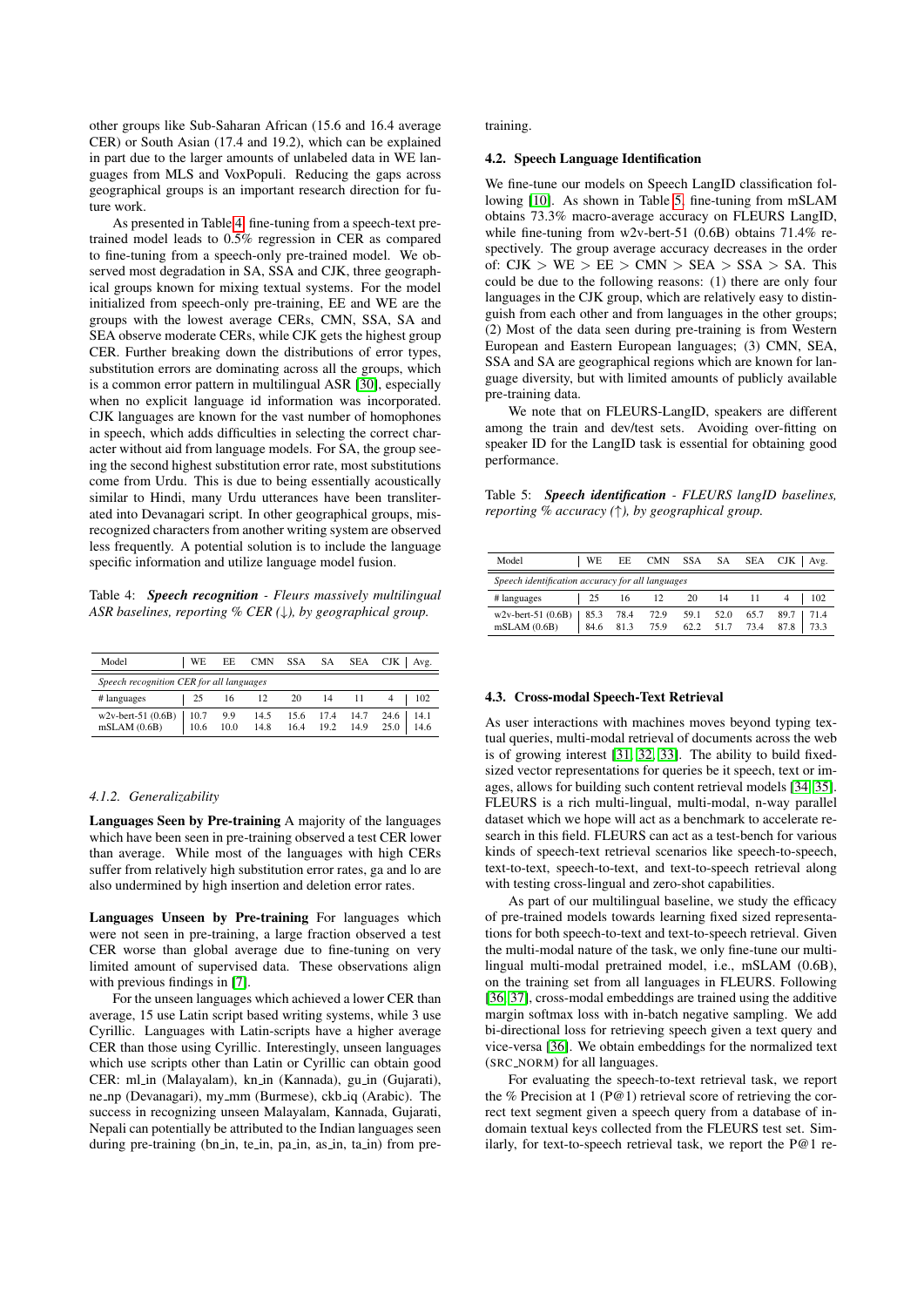trieval score of retrieving any of the speakers who speaks the correct textual query. We report results for both retrieving text segments from speech queries and speech segments from textual queries. The summary tables for each geographical group can be found in Table [6](#page-4-19) for both speech-to-text and text-tospeech retrieval. The detailed retrieval score for each language can be found in Table [8.](#page-7-0)

We observe an average P@1 of 76.9% for speech-to-text retrieval and a P@1 of 74.4% for text-to-speech retrieval. We observe that P@1 for seen languages in almost all geographical groups (except SA and SEA) is higher than their unseen counterparts, as is the case with speech recognition and language identification. In particular, we notice a steep degradation in the retrieval performance on CJK languages. We anticipate this to be the result of tokenization mismatch between the fine-tuning and the pre-training regime.

From Table [8,](#page-7-0) we can observe some interesting language specific peculiarities in the retrieval performance. For example, while Odia (or) is seen in speech, it is unseen in text since it is not present in the mc4 corpus [\[27\]](#page-5-7) on which the mSLAM model was trained. This is exacerbated by Odia's unique script [\[38\]](#page-5-18), which leads to the language being unrepresented in the tokenizer. On the other hand, Urdu (ur) is seen in the text pretraining but unseen in speech. This is interesting because Urdu performs considerably worse in Text-to-Speech retrieval compared to Speech-to-Text. We believe this is because Urdu is phonetically close to other SA languages like Hindi, consistent with our observations in Section [4.1.1,](#page-2-1) making it hard for the model to disambiguate speech without pre-training data in the speech modality.

<span id="page-4-19"></span>Table 6: *Cross-modal Speech-Text Retrieval - FLEURS massively multilingual Speech-to-Text and Text-to-Speech retrieval baselines, reporting % P@1 (*↑*) score, by geographical group.*

| Task                                                                         | WE             | EE | CMN                                                          |  | SSA SA SEA |   | $CJK$ Avg. |
|------------------------------------------------------------------------------|----------------|----|--------------------------------------------------------------|--|------------|---|------------|
| P@1 for all languages                                                        |                |    |                                                              |  |            |   |            |
| # languages                                                                  | $\frac{1}{25}$ |    | 16 12 20 14 11                                               |  |            | 4 | 102        |
| Speech-to-Text Retrieval   87.6 91.1<br>Text-to-Speech Retrieval   83.7 88.3 |                |    | 79.4 83.9 67.7 54.8 4.7 76.9<br>77.1 83.5 61.4 55.4 4.7 74.4 |  |            |   |            |

## 5. Conclusion

In this paper, we introduced FLEURS a new dataset for Few-shot Learning Evaluation of Universal Representations of Speech, in 102 languages. FLEURS is an n-way parallel speech dataset that can be used to evaluate speech recognition, translation, classification and retrieval methods. By building up baseline ASR, language identification and retrieval systems on it, we show that it is especially suited to evaluate data-efficient multilingual pre-trained representations of speech (and text). We hope this dataset will catalyze research in few-shot understanding in many languages, enabling progress towards building speech technologies for everyone.

## 6. References

- <span id="page-4-0"></span>[1] A. Vaswani, N. Shazeer, N. Parmar, J. Uszkoreit, L. Jones, A. N. Gomez, L. Kaiser, and I. Polosukhin, "Attention is all you need," in *Proc. of NIPS*, 2017.
- <span id="page-4-1"></span>[2] A. Gulati, J. Qin, C.-C. Chiu, N. Parmar, Y. Zhang, J. Yu, W. Han, S. Wang, Z. Zhang, Y. Wu, and R. Pang, "Con-

former: Convolution-augmented transformer for speech recognition," *Proc. of Interspeech*, 2020.

- <span id="page-4-2"></span>[3] A. Baevski, Y. Zhou, A. Mohamed, and M. Auli, "wav2vec 2.0: A framework for self-supervised learning of speech representations," in *Proc. of NeurIPS*, 2020.
- <span id="page-4-3"></span>[4] A. Conneau, A. Baevski, R. Collobert, A. Mohamed, and M. Auli, "Unsupervised cross-lingual representation learning for speech recognition," in *Proc. of Interspeech*, 2021.
- <span id="page-4-4"></span>[5] V. Panayotov, G. Chen, D. Povey, and S. Khudanpur, "Librispeech: an asr corpus based on public domain audio books," in *Proc. of ICASSP*. IEEE, 2015, pp. 5206–5210.
- <span id="page-4-5"></span>[6] Q. Xu, A. Baevski, T. Likhomanenko, P. Tomasello, A. Conneau, R. Collobert, G. Synnaeve, and M. Auli, "Self-training and pretraining are complementary for speech recognition," in *Proc. of ICASSP*, 2020.
- <span id="page-4-6"></span>[7] A. Babu, C. Wang, A. Tjandra, K. Lakhotia, Q. Xu, N. Goyal, K. Singh, P. von Platen, Y. Saraf, J. Pino, A. Baevski, A. Conneau, and M. Auli, "XLS-R: Self-supervised cross-lingual speech representation learning at scale," *arXiv preprint arXiv:2111.09296*, 2021.
- <span id="page-4-7"></span>[8] V. Pratap, Q. Xu, A. Sriram, G. Synnaeve, and R. Collobert, "MLS: A large-scale multilingual dataset for speech research," in *Proc. of Interspeech*, 2020.
- <span id="page-4-8"></span>[9] C. Wang, M. Riviere, A. Lee, A. Wu, C. Talnikar, D. Haziza, M. Williamson, J. Pino, and E. Dupoux, "VoxPopuli: A large-scale multilingual speech corpus for representation learning, semi-supervised learning and interpretation," in *Proc. of ACL*, 2021.
- <span id="page-4-9"></span>[10] A. Bapna, C. Cherry, Y. Zhang, Y. Jia, M. Johnson, Y. Cheng, S. Khanuja, J. Riesa, and A. Conneau, "mSLAM: Massively multilingual joint pre-training for speech and text," *CoRR*, vol. abs/2202.01374, 2022. [Online]. Available: [https:](https://arxiv.org/abs/2202.01374) [//arxiv.org/abs/2202.01374](https://arxiv.org/abs/2202.01374)
- <span id="page-4-10"></span>[11] C. Wang, A. Wu, and J. Pino, "CoVoST 2 and massively multilingual speech-to-text translation," *arXiv*, 2020.
- <span id="page-4-11"></span>[12] R. Ardila, M. Branson, K. Davis, M. Henretty, M. Kohler, J. Meyer, R. Morais, L. Saunders, F. M. Tyers, and G. Weber, "Common Voice: A massively-multilingual speech corpus," *Proc. of LREC*, 2020.
- <span id="page-4-12"></span>[13] M. J. F. Gales, K. M. Knill, A. Ragni, and S. P. Rath, "Speech recognition and keyword spotting for low-resource languages: Babel project research at cued," in *n Spoken Language Technologies for Under-Resourced Languages*, 2014.
- <span id="page-4-13"></span>[14] J. Valk and T. Alumäe, "VoxLingua107: a dataset for spoken language recognition," in *Proc. of SLT*, 2020.
- <span id="page-4-18"></span>[15] A. W. Black, "CMU wilderness multilingual speech dataset," in *ICASSP 2019-2019 IEEE International Conference on Acoustics, Speech and Signal Processing (ICASSP)*. IEEE, 2019, pp. 5971– 5975.
- <span id="page-4-14"></span>[16] J. Iranzo-Sánchez, J. A. Silvestre-Cerda, J. Jorge, N. Roselló, A. Giménez, A. Sanchis, J. Civera, and A. Juan, "Europarl-ST: A multilingual corpus for speech translation of parliamentary debates," in *ICASSP 2020-2020 IEEE International Conference on Acoustics, Speech and Signal Processing (ICASSP)*. IEEE, 2020, pp. 8229–8233.
- <span id="page-4-15"></span>[17] R. Cattoni, M. A. Di Gangi, L. Bentivogli, M. Negri, and M. Turchi, "Must-c: A multilingual corpus for end-to-end speech translation," *Computer Speech & Language*, vol. 66, p. 101155, 2021.
- <span id="page-4-16"></span>[18] E. Salesky, M. Wiesner, J. Bremerman, R. Cattoni, M. Negri, M. Turchi, D. W. Oard, and M. Post, "The multilingual TEDx corpus for speech recognition and translation," *arXiv preprint arXiv:2102.01757*, 2021.
- <span id="page-4-17"></span>[19] Y. Jia, M. T. Ramanovich, Q. Wang, and H. Zen, "CVSS corpus and massively multilingual speech-to-speech translation," *arXiv preprint arXiv:2201.03713*, 2022.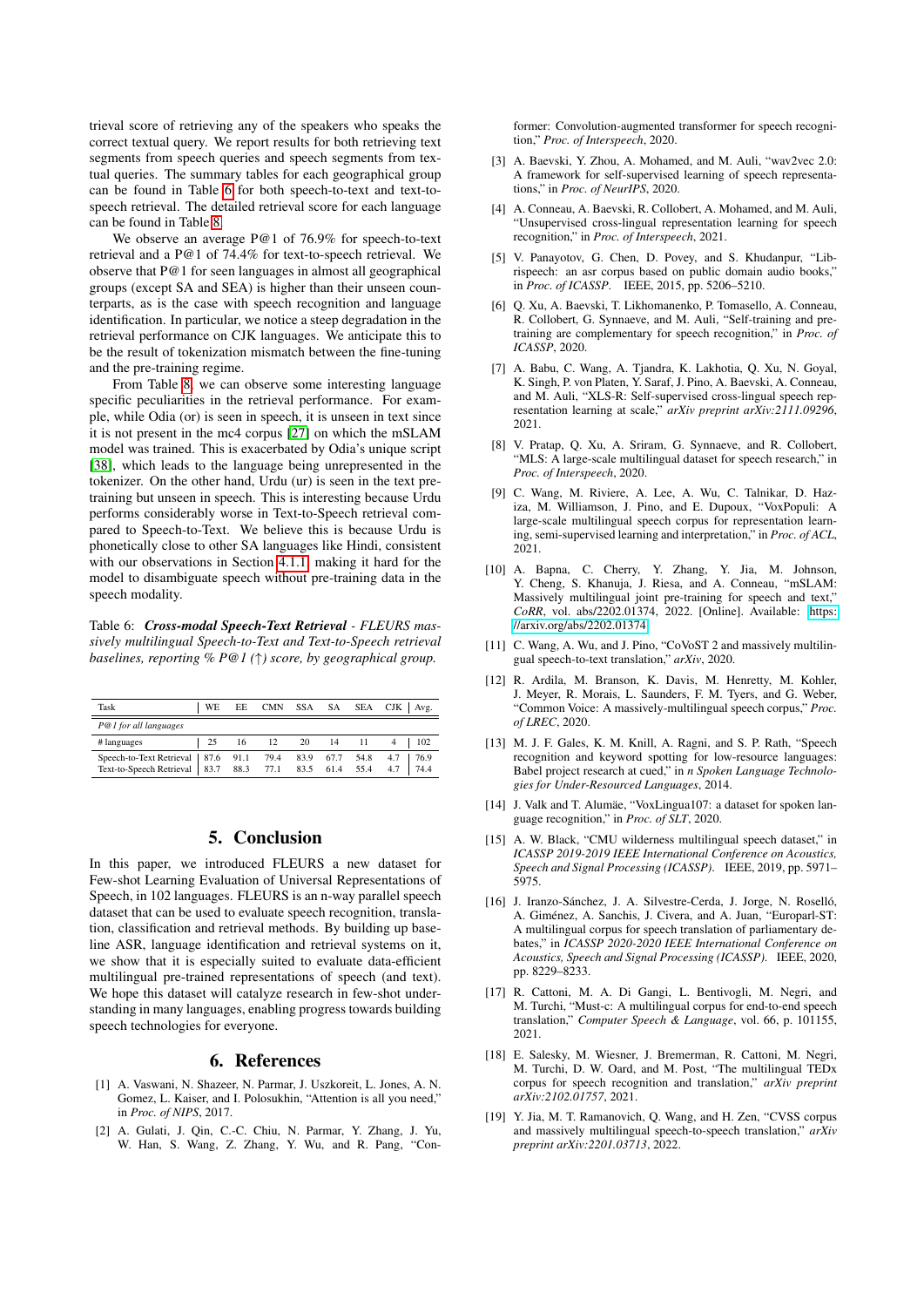- <span id="page-5-0"></span>[20] N. Goyal, C. Gao, V. Chaudhary, P.-J. Chen, G. Wenzek, D. Ju, S. Krishnan, M. Ranzato, F. Guzman, and A. Fan, "The FLORES-101 evaluation benchmark for low-resource and multilingual machine translation," *arXiv preprint arXiv:2106.03193*, 2021.
- <span id="page-5-1"></span>[21] A. Fan, S. Bhosale, H. Schwenk, Z. Ma, A. El-Kishky, S. Goyal, M. Baines, O. Celebi, G. Wenzek, V. Chaudhary *et al.*, "Beyond english-centric multilingual machine translation," *Journal of Machine Learning Research*, vol. 22, no. 107, pp. 1–48, 2021.
- <span id="page-5-2"></span>[22] Y.-A. Chung, Y. Zhang, W. Han, C.-C. Chiu, J. Qin, R. Pang, and Y. Wu, "W2v-BERT: Combining contrastive learning and masked language modeling for self-supervised speech pre-training," 2021.
- <span id="page-5-3"></span>[23] D. S. Park, W. Chan, Y. Zhang, C.-C. Chiu, B. Zoph, E. D. Cubuk, and Q. V. Le, "SpecAugment: A simple data augmentation method for automatic speech recognition," *Proc. Interspeech 2019*, pp. 2613–2617, 2019.
- <span id="page-5-4"></span>[24] T. Ko, V. Peddinti, D. Povey, and S. Khudanpur, "Audio augmentation for speech recognition." in *INTERSPEECH*. ISCA, 2015, pp. 3586–3589. [Online]. Available: [http://dblp.](http://dblp.uni-trier.de/db/conf/interspeech/interspeech2015.html#KoPPK15) [uni-trier.de/db/conf/interspeech/interspeech2015.html#KoPPK15](http://dblp.uni-trier.de/db/conf/interspeech/interspeech2015.html#KoPPK15)
- <span id="page-5-5"></span>[25] T. Ko, V. Peddinti, D. Povey, M. L. Seltzer, and S. Khudanpur, "A study on data augmentation of reverberant speech for robust speech recognition," in *2017 IEEE International Conference on Acoustics, Speech and Signal Processing (ICASSP)*. IEEE, 2017, pp. 5220–5224.
- <span id="page-5-6"></span>[26] Y. Zhang, D. S. Park, W. Han, J. Qin, A. Gulati, J. Shor, A. Jansen, Y. Xu, Y. Huang, S. Wang, Z. Zhou, B. Li, M. Ma, W. Chan, J. Yu, Y. Wang, L. Cao, K. C. Sim, B. Ramabhadran, T. N. Sainath, F. Beaufays, Z. Chen, Q. V. Le, C.-C. Chiu, R. Pang, and Y. Wu, "BigSSL: Exploring the frontier of large-scale semi-supervised learning for automatic speech recognition," *arXiv*, 2021.
- <span id="page-5-7"></span>[27] L. Xue, N. Constant, A. Roberts, M. Kale, R. Al-Rfou, A. Siddhant, A. Barua, and C. Raffel, "mT5: A massively multilingual pre-trained text-to-text transformer," *arXiv preprint arXiv:2010.11934*, 2020.
- <span id="page-5-8"></span>[28] S. Hochreiter and J. Schmidhuber, "Long short-term memory," *Neural Computation*, vol. 9, no. 8, pp. 1735–1780, 1997.
- <span id="page-5-9"></span>[29] A. Graves, S. Fernández, F. Gomez, and J. Schmidhuber, "Connectionist temporal classification: labelling unsegmented sequence data with recurrent neural networks," in *Proceedings of the 23rd international conference on Machine learning*, 2006, pp. 369–376.
- <span id="page-5-10"></span>[30] X. Li, S. Dalmia, J. Li, M. Lee, P. Littell, J. Yao, A. Anastasopoulos, D. R. Mortensen, G. Neubig, A. W. Black *et al.*, "Universal phone recognition with a multilingual allophone system," in *ICASSP 2020-2020 IEEE International Conference on Acoustics, Speech and Signal Processing (ICASSP)*. IEEE, 2020, pp. 8249– 8253.
- <span id="page-5-11"></span>[31] M. Witbrock and A. G. Hauptmann, "Speech recognition and information retrieval: Experiments in retrieving spoken documents," in *Proceedings of the DARPA speech recognition workshop*, vol. 97, 1997.
- <span id="page-5-12"></span>[32] S.-y. Ishikawa, T. Ikeda, K. Miki, F. Adachi, R. Isotani, K.-I. Iso, and A. Okumura, "Speech-activated text retrieval system for multimodal cellular phones," in *2004 IEEE International Conference on Acoustics, Speech, and Signal Processing*, vol. 1. IEEE, 2004, pp. I–453.
- <span id="page-5-13"></span>[33] L.-s. Lee, J. Glass, H.-v. Lee, and C.-a. Chan, "Spoken content retrieval—beyond cascading speech recognition with text retrieval," *IEEE/ACM Transactions on Audio, Speech, and Language Processing*, vol. 23, no. 9, pp. 1389–1420, 2015.
- <span id="page-5-14"></span>[34] A. Jain, M. Guo, K. Srinivasan, T. Chen, S. Kudugunta, C. Jia, Y. Yang, and J. Baldridge, "MURAL: Multimodal, multitask representations across languages," in *Findings of the Association for Computational Linguistics: EMNLP 2021*. Punta Cana, Dominican Republic: Association for Computational Linguistics, Nov. 2021, pp. 3449–3463. [Online]. Available: <https://aclanthology.org/2021.findings-emnlp.293>
- <span id="page-5-15"></span>[35] P.-A. Duquenne, H. Gong, and H. Schwenk, "Multimodal and multilingual embeddings for large-scale speech mining," *Advances in Neural Information Processing Systems*, vol. 34, 2021.
- <span id="page-5-16"></span>[36] Y. Yang, G. H. Ábrego, S. Yuan, M. Guo, Q. Shen, D. Cer, Y.-H. Sung, B. Strope, and R. Kurzweil, "Improving multilingual sentence embedding using bi-directional dual encoder with additive margin softmax," in *IJCAI*, 2019.
- <span id="page-5-17"></span>[37] F. Feng, Y. Yang, D. Cer, N. Arivazhagan, and W. Wang, "Language-agnostic BERT sentence embedding," in *Proceedings of ACL*. Dublin, Ireland: Association for Computational Linguistics, May 2022, pp. 878–891. [Online]. Available: <https://aclanthology.org/2022.acl-long.62>
- <span id="page-5-18"></span>[38] R. K. Mohapatra, T. K. Mishra, S. Panda, and B. Majhi, "Ohcs: A database for handwritten atomic odia character recognition," in *2015 Fifth National Conference on Computer Vision, Pattern Recognition, Image Processing and Graphics (NCVPRIPG)*. IEEE, 2015, pp. 1–4.
- <span id="page-5-19"></span>[39] D. van Esch, T. Lucassen, S. Ruder, I. Caswell, and C. E. Rivera, "Writing system and speaker metadata for 2,800+ language varieties," in *Proceedings of LREC*, 2022.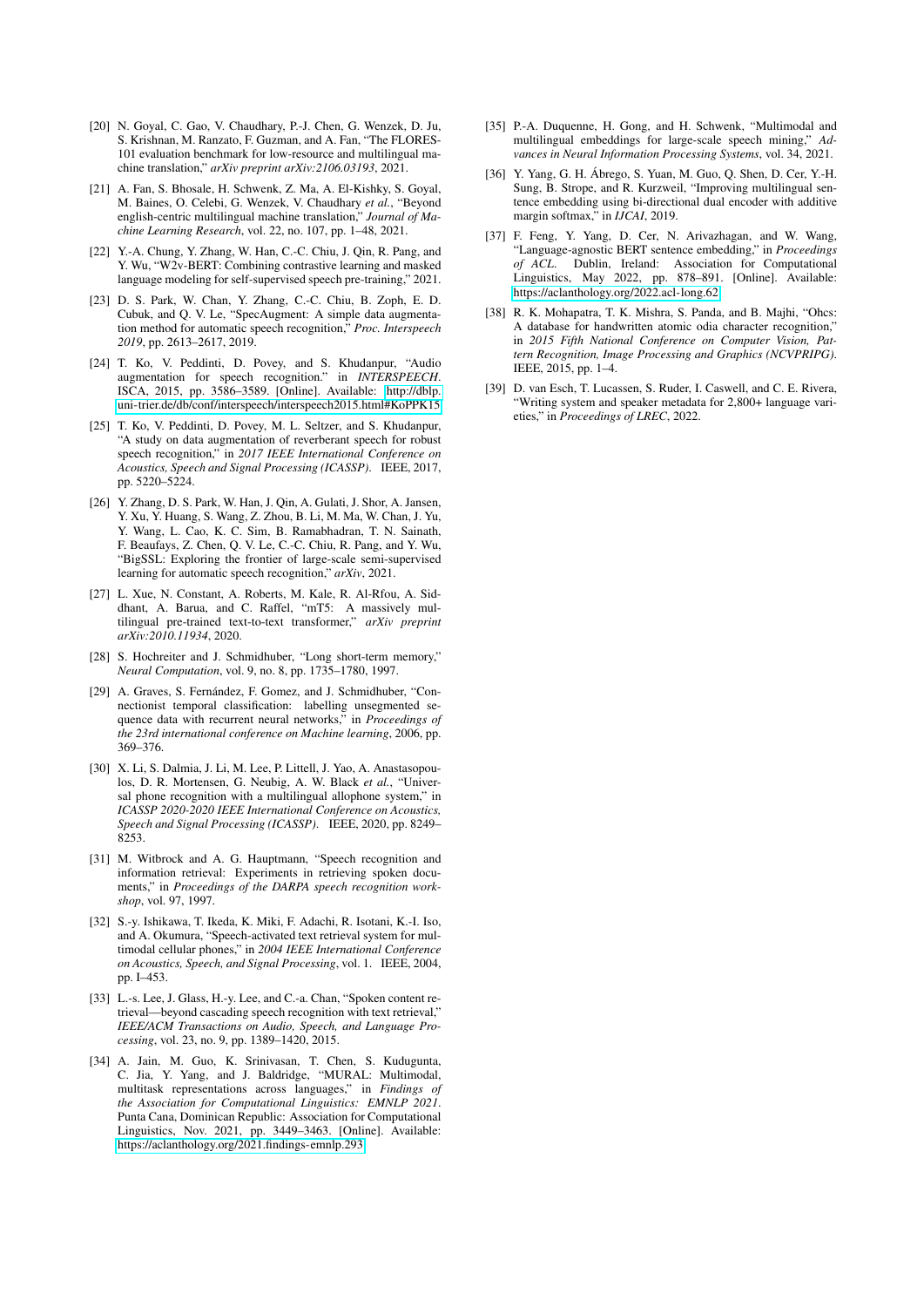|                                      |     |              |                                                          |                |                       |                       |                       |                          | Western European |              |              |              |              |              |                  |                 |              |
|--------------------------------------|-----|--------------|----------------------------------------------------------|----------------|-----------------------|-----------------------|-----------------------|--------------------------|------------------|--------------|--------------|--------------|--------------|--------------|------------------|-----------------|--------------|
| Language                             |     | ast          | bs                                                       | ca             | hr                    | da                    | nl                    | en                       | fi               | fr           | gl           | de           | el           | hu           |                  | is              | ga           |
| $w2v$ -bert-51 (0.6B)<br>mSLAM(0.6B) |     | 8.7<br>7.5   | 5.8<br>5.1                                               | 4.3<br>4.7     | 9.3<br>8.5            | 11.3<br>14.0          | 6.0<br>6.8            | 17.2<br>16.3             | 3.0<br>3.4       | 9.6<br>9.7   | 8.6<br>8.7   | 8.0<br>5.7   | 11.7<br>12.0 | 24.9<br>18.1 | 11.9<br>12.8     |                 | 39.5<br>40.5 |
|                                      |     |              |                                                          |                |                       | Western European (WE) |                       |                          |                  |              |              |              |              |              | Eastern European |                 |              |
| Language                             |     | it           | kea                                                      | 1 <sub>b</sub> | mt                    | nh                    | $_{\rm oc}$           | pt                       | es               | <b>SV</b>    | cy           | hy           | be           | bg           |                  | cs              | et           |
| $w2v$ -bert-51 (0.6B)<br>mSLAM(0.6B) |     | 2.6<br>2.3   | 4.9<br>5.1                                               | 19.4<br>21.0   | 17.3<br>17.3          | 5.8<br>6.1            | 11.7<br>12.7          | 4.2<br>4.4               | 3.7<br>3.3       | 7.6<br>7.8   | 11.1<br>12.0 | 7.2<br>7.8   | 9.1<br>7.5   | 4.8<br>5.2   | 10.3             | 9.2             | 3.1<br>3.5   |
|                                      |     |              |                                                          |                |                       |                       | Eastern European (EE) |                          |                  |              |              |              |              |              | Central-Asia and |                 |              |
| Language                             |     | ka           | 1v                                                       | 1t             | mk                    | pl                    | ro                    | ru                       | sr               | sk           | s1           | uk           | ar           |              | az               | he              | kk           |
| w2v-bert-51 (0.6B)<br>mSLAM(0.6B)    |     | 30.7<br>31.0 | 4.4<br>4.5                                               | 12.8<br>11.6   | 11.8<br>9.8           | 5.0<br>6.3            | 8.0<br>8.4            | 5.6<br>6.6               | 11.6<br>12.2     | 4.9<br>4.8   | 7.9<br>10.3  | 21.4<br>21.4 | 10.5<br>11.0 |              | 12.7<br>15.9     | 37.2<br>42.5    | 6.5<br>5.7   |
|                                      |     |              | Middle-East and North-Africa (CMN)<br>Sub-Saharan Africa |                |                       |                       |                       |                          |                  |              |              |              |              |              |                  |                 |              |
| Language                             |     | ky           | mn                                                       | ps             | fa                    | ckb                   | tg                    | tr                       | <b>uz</b>        | af           | am           | ff           |              | lg           | ha               | ig              | kam          |
| $w2v$ -bert-51 (0.6B)<br>mSLAM(0.6B) |     | 8.3<br>8.0   | 15.2<br>16.1                                             | 20.4<br>21.1   | 15.7<br>10.0          | 15.1<br>15.0          | 7.1<br>7.6            | 8.5<br>9.7               | 16.8<br>15.5     | 9.5<br>11.9  | 17.2<br>17.8 | 27.8<br>27.5 | 12.4<br>12.9 |              | 9.8<br>10.5      | 18.1<br>18.7    | 13.5<br>14.0 |
|                                      |     |              |                                                          |                |                       |                       |                       | Sub-Saharan Africa (SSA) |                  |              |              |              |              |              |                  |                 | South-Asia   |
| Language                             |     | $\ln$        | 1 <sub>u</sub>                                           | nso            | ny                    | om                    | sn                    | SO.                      | <b>SW</b>        | umb          | <b>WO</b>    | xh           |              | yo           | zu               | <b>as</b>       | hn           |
| $w2v$ -bert-51 (0.6B)<br>mSLAM(0.6B) | 6.1 | 6.8          | 7.0<br>7.4                                               | 11.7<br>11.9   | 11.5<br>12.4          | 21.7<br>22.6          | 16.6<br>17.6          | 21.3<br>23.4             | 19.4<br>20.2     | 13.1<br>14.0 | 17.8<br>18.8 | 23.9<br>25.1 |              | 23.3<br>23.2 | 9.8<br>10.8      | 13.7<br>14.0    | 9.4<br>9.7   |
|                                      |     |              |                                                          |                |                       |                       |                       | South-Asia (SA)          |                  |              |              |              |              |              |                  | South-East Asia |              |
| Language                             |     | gu           | hi                                                       | kn             | ml                    | mr                    | ne                    | <b>or</b>                | pa               | sd           | ta           |              | te           | ur           | my               | ceb             | fil          |
| $w2v$ -bert-51 (0.6B)<br>mSLAM(0.6B) |     | 9.3<br>9.6   | 12.4<br>15.2                                             | 7.0<br>9.6     | 8.6<br>12.2           | 14.8<br>18.9          | 13.0<br>14.8          | 19.2<br>20.7             | 13.6<br>15.2     | 16.0<br>20.8 | 11.8<br>13.2 | 12.0<br>12.3 |              | 82.9<br>83.1 | 18.2<br>18.8     | 5.9<br>6.2      | 5.6<br>5.5   |
|                                      |     |              |                                                          |                | South-East Asia (SEA) |                       |                       |                          |                  |              |              | CJK          |              |              |                  |                 |              |
| Language                             |     | id           | jv                                                       | km             | lo                    | ms                    | mi                    | th                       |                  | vi           | yue          | cmn          | ja           | ko           | A11              |                 |              |
| $w2v$ -bert-51 (0.6B)<br>mSLAM(0.6B) |     | 5.2<br>5.6   | 7.0<br>7.1                                               | 29.9<br>30.2   | 38.1<br>37.5          | 8.6<br>7.2            | 10.3<br>11.2          | 18.6<br>20.1             | 14.2<br>14.3     |              | 37.0<br>39.8 | 22.2<br>23.1 | 37.7<br>39.2 | 21.7<br>22.4 | 14.1<br>14.6     |                 |              |

Table 7: FLEURS full ASR results, reporting % CER ( $\downarrow$ ), for all 102 languages.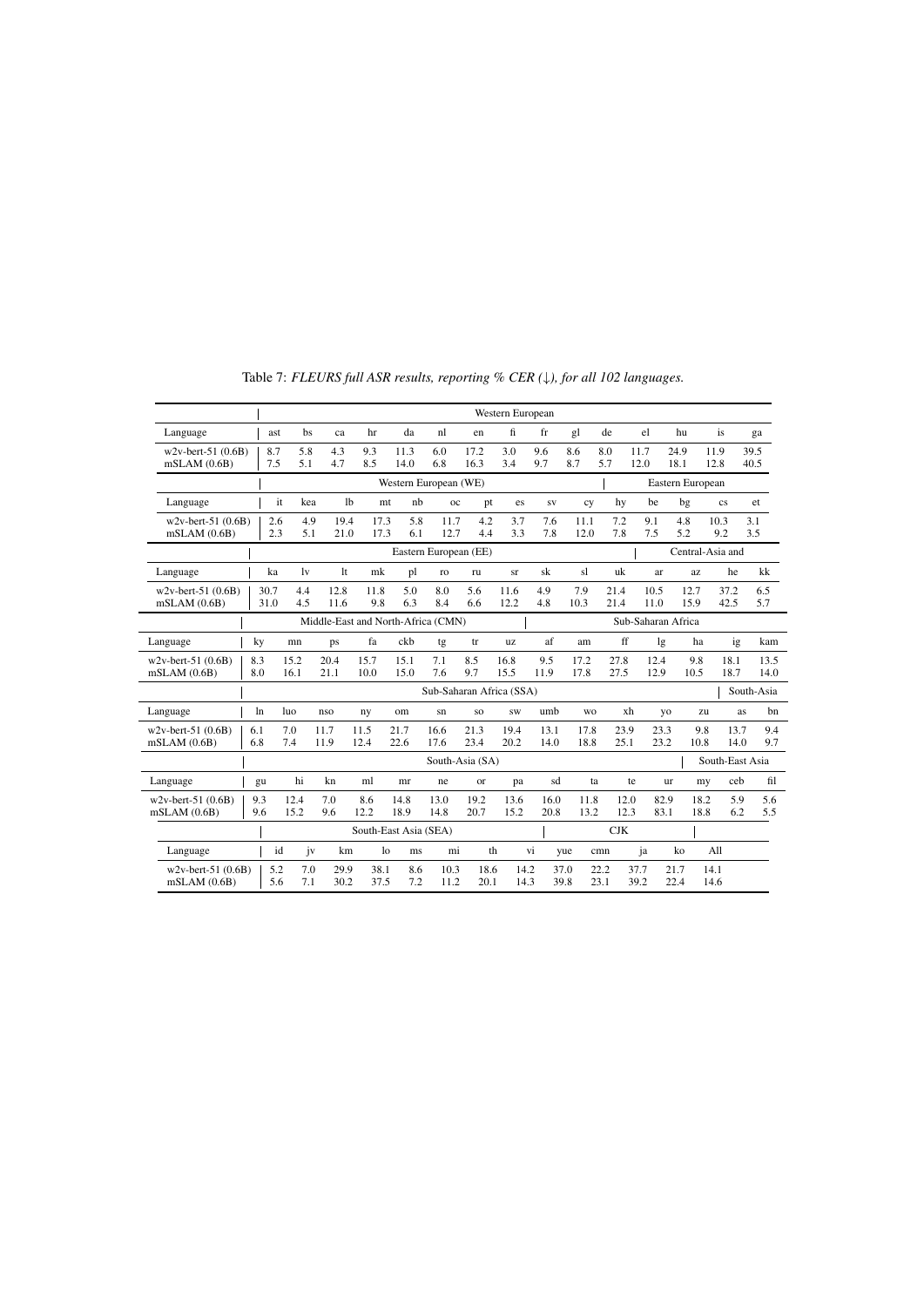|                                                      |                                    | Western European |                |               |                |                       |                          |              |              |                    |              |                |                            |                        |              |  |
|------------------------------------------------------|------------------------------------|------------------|----------------|---------------|----------------|-----------------------|--------------------------|--------------|--------------|--------------------|--------------|----------------|----------------------------|------------------------|--------------|--|
| Language                                             | ast                                | bs               | ca             | hr            | da             | nl                    | en                       | fi           | fr           | gl                 | de           | el             | hu                         | is                     | ga           |  |
| Speech-to-Text Retrieval<br>Text-to-Speech Retrieval | 90.1<br>83.5                       | 95.5<br>95.1     | 93.2<br>87.0   | 98.0<br>95.3  | 94.1<br>90.1   | 95.3<br>87.1          | 96.0<br>94.4             | 93.0<br>90.6 | 90.7<br>80.6 | 90.9<br>81.0       | 91.2<br>81.9 | 81.2<br>74.6   | 85.3<br>88.4               | 71.7<br>67.4           | 55.1<br>56.7 |  |
|                                                      |                                    |                  |                |               |                | Western European (WE) |                          |              |              |                    |              |                | Eastern European           |                        |              |  |
| Language                                             | it                                 | kea              | 1 <sub>b</sub> | <sub>mt</sub> | nh             | oc                    | pt                       | es           | <b>SV</b>    | cy                 | hy           | he             | bg                         | $\mathbf{c}\mathbf{s}$ | et           |  |
| Speech-to-Text Retrieval<br>Text-to-Speech Retrieval | 93.5<br>86.0                       | 95.4<br>95.6     | 80.5<br>78.8   | 92.7<br>89.0  | 91.9<br>85.7   | 77.4<br>85.2          | 91.9<br>88.9             | 69.6<br>61.5 | 94.2<br>90.4 | 82.3<br>79.6       | 50.3<br>52.5 | 90.2<br>85.5   | 95.1<br>92.1               | 98.1<br>96.3           | 95.6<br>94.1 |  |
|                                                      |                                    |                  |                |               |                | Eastern European (EE) |                          |              |              |                    |              |                | Central-Asia and           |                        |              |  |
| Language                                             | ka                                 | 1v               | <sup>1</sup> t | mk            | pl             | ro                    | ru                       | <b>Sr</b>    | sk           | sl                 | uk           | ar             | az                         | he                     | kk           |  |
| Speech-to-Text Retrieval<br>Text-to-Speech Retrieval | 70.5<br>66.9                       | 97.4<br>95.7     | 96.8<br>94.0   | 96.1<br>92.7  | 95.8<br>92.0   | 92.0<br>86.4          | 93.2<br>89.2             | 97.7<br>95.6 | 97.6<br>95.6 | 97.4<br>94.8       | 93.5<br>88.9 | 82.7<br>82.7   | 83.0<br>75.2               | 64.0<br>71.3           | 88.7<br>89.7 |  |
|                                                      | Middle-East and North-Africa (CMN) |                  |                |               |                |                       |                          |              |              | Sub-Saharan Africa |              |                |                            |                        |              |  |
| Language                                             | ky                                 | mn               | ps             | fa            | ckb            | tg                    | tr                       | <b>uz</b>    | af           | am                 | ff           | lg             | ha                         | ig                     | kam          |  |
| Speech-to-Text Retrieval<br>Text-to-Speech Retrieval | 84.3<br>78.6                       | 70.7<br>70.4     | 84.8<br>78.7   | 85.4<br>85.5  | 80.8<br>76.9   | 76.3<br>70.7          | 84.5<br>81.0             | 67.6<br>63.5 | 90.1<br>86.7 | 34.1<br>40.3       | 81.4<br>65.8 | 90.7<br>90.6   | 84.5<br>85.8               | 85.8<br>90.2           | 89.7<br>90.7 |  |
|                                                      |                                    |                  |                |               |                |                       | Sub-Saharan Africa (SSA) |              |              |                    |              |                |                            |                        | South-Asia   |  |
| Language                                             | ln                                 | luo              | nso            | ny            | om             | sn                    | SO.                      | <b>SW</b>    | umb          | <b>WO</b>          | xh           | V <sub>O</sub> | zu                         | as                     | bn           |  |
| Speech-to-Text Retrieval<br>Text-to-Speech Retrieval | 91.2<br>95.2                       | 91.0<br>88.3     | 80.8<br>83.4   | 85.5<br>84.9  | 92.7<br>90.2   | 84.1<br>79.1          | 68.7<br>69.0             | 91.2<br>91.2 | 77.3<br>83.6 | 90.6<br>90.8       | 90.9<br>88.9 | 92.4<br>90.7   | 85.5<br>84.2               | 81.5<br>78.8           | 83.5<br>77.6 |  |
|                                                      |                                    |                  |                |               |                |                       | South-Asia (SA)          |              |              |                    |              |                |                            | South-East Asia        |              |  |
| Language                                             | gu                                 | hi               | kn             | ml            | mr             | ne                    | or                       | pa           | sd           | ta                 |              | te<br>ur       | my                         | ceb                    | fil          |  |
| Speech-to-Text Retrieval<br>Text-to-Speech Retrieval | 77.0<br>73.6                       | 78.0<br>66.0     | 69.0<br>67.1   | 62.3<br>57.1  | 69.8<br>70.0   | 66.1<br>62.4          | 15.7<br>18.6             | 70.6<br>70.2 | 71.8<br>64.1 | 58.0<br>54.5       | 73.5<br>67.2 | 70.6<br>33.1   | 2.4<br>2.6                 | 79.8<br>75.6           | 73.1<br>69.5 |  |
|                                                      |                                    |                  |                |               |                | South-East Asia (SEA) |                          |              |              |                    | CJK          |                |                            |                        |              |  |
| Language                                             |                                    | id               | iv             | km            | 1 <sub>0</sub> | ms                    | mi                       | th           | vi           | yue                | cmn          | ja             | A11<br>ko                  |                        |              |  |
| Speech-to-Text Retrieval<br>Text-to-Speech Retrieval |                                    | 79.6<br>75.3     | 78.0<br>72.5   | 42.1<br>49.3  | 37.0<br>47.7   | 77.7<br>73.7          | 64.7<br>74.8             | 3.2<br>3.8   | 64.5<br>64.4 | 2.4<br>2.7         | 5.4<br>5.1   | 5.8<br>8.3     | 76.9<br>5.2<br>2.9<br>74.4 |                        |              |  |

<span id="page-7-0"></span>Table 8: FLEURS Speech-to-Text and Text-to-Speech retrieval results, reporting % P@1 ( $\uparrow$ ), for all 102 languages.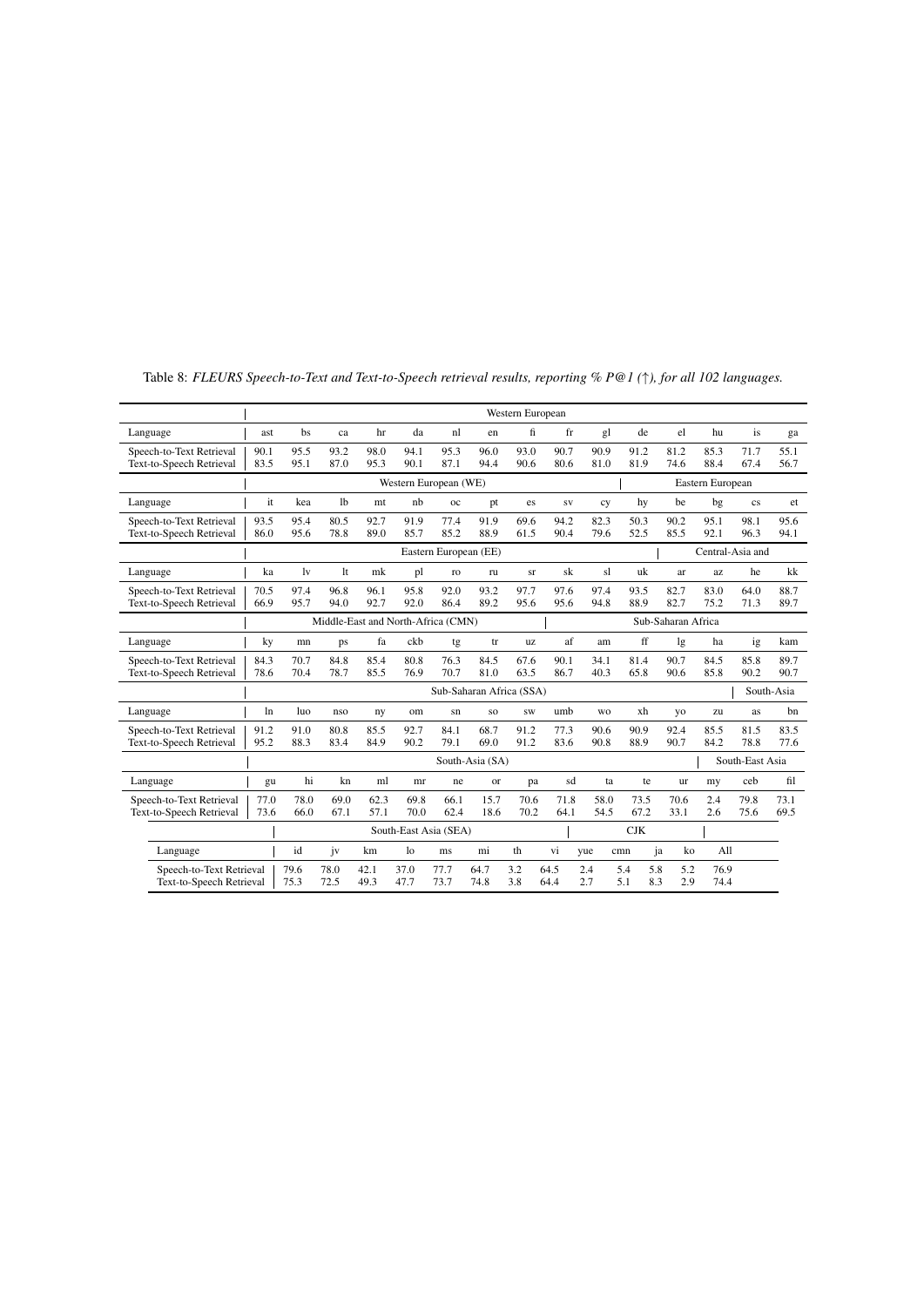<span id="page-8-0"></span>Table 9: Characteristics of the 102 languages in FLEURS, with their ISO codes, language families, estimated number of speakers in millions (#S) from [39]. Languages are grouped geographically in Western Europe (WE), Eastern Europe (EE), Central-Asia/Middle-East/North-Africa (CMN), Sub-Saharan Africa (SSA), South Asia (SA), South-East Asia (SEA) and CJK languages. Note that we make some minor changes compared to FLoRes, renaming "Chinese (Simp)" to "Mandarin Chinese" with code "cmn" (not "zho") and renaming "Chinese (Trad)" to "Cantonese Chinese" with code "yue" (not "zho").

 $\begin{array}{c} \hline \end{array}$ 

| Idx            | Language                 | ISO 639-3 | ISO 639-1                | Family         | Group      | #S               |
|----------------|--------------------------|-----------|--------------------------|----------------|------------|------------------|
| 1              | Afrikaans                | afr       | af                       | Indo-European  | <b>SSA</b> | 17               |
| $\overline{c}$ | Amharic                  | amh       | am                       | Afro-Asiatic   | <b>SSA</b> | 22               |
| 3              | Arabic                   | ara       | ar                       | Afro-Asiatic   | CMN        | 180              |
| 4              | Armenian                 | hye       | hy                       | Indo-European  | EE         | 6                |
| 5              | Assamese                 | asm       | as                       | Indo-European  | SA         | 13               |
| 6              | Asturian                 | ast       | $\overline{\phantom{0}}$ | Indo-European  | WE         | 0.6              |
| 7              | Azerbaijani              | azj       | az                       | Turkic         | CMN        | 18               |
| 8              | Belarusian               | bel       | be                       | Indo-European  | EE         | 3                |
| 9              | Bengali                  | ben       | bn                       | Indo-European  | SA         | 260              |
| 10             | Bosnian                  | bos       | bs                       | Indo-European  | WE         | 9                |
| 11             | Bulgarian                | bul       | bg                       | Indo-European  | EЕ         | 7                |
| 12             | <b>Burmese</b>           | mya       | my                       | Sino-Tibetan   | <b>SEA</b> | 33               |
| 13             | <b>Cantonese Chinese</b> | yue       | $\overline{a}$           | Sino-Tibetan   | <b>CJK</b> | 920              |
| 14             | Catalan                  | cat       | ca                       | Indo-European  | WE         | 4                |
| 15             | Cebuano                  | ceb       |                          | Austronesian   | <b>SEA</b> | 16               |
| 16             | Croatian                 | hrv       | hr                       | Indo-European  | WE         | 4                |
| 17             | Czech                    | ces       | $\mathbf{c}\mathbf{s}$   | Indo-European  | EE         | 10               |
| 18             | Danish                   | dan       | da                       | Indo-European  | WE         | 5                |
| 19             | Dutch                    | nld       | nl                       | Indo-European  | WE         | 21               |
| 20             | English                  | eng       | en                       | Indo-European  | WE         | 550              |
| 21             | Estonian                 | est       | et                       | Uralic         | EE         | 1                |
| 22             | Filipino (Tagalog)       | tgl       | tg                       | Austronesian   | <b>SEA</b> | 22               |
| 23             | Finnish                  | fin       | fi                       | Uralic         | WE         | 5                |
| 24             | French                   | fra       | fr                       | Indo-European  | WE         | 280              |
| 25             | Fula                     | ful       | ff                       | Atlantic-Congo | <b>SSA</b> | 12               |
| 26             | Galician                 | glg       | gl                       | Indo-European  | WE         | 2                |
| 27             | Ganda                    | lug       | lg                       | Atlantic-Congo | <b>SSA</b> | $\overline{4}$   |
| 28             | Georgian                 | kat       | ka                       | Kartvelian     | EE         | $\overline{4}$   |
| 29             | German                   | deu       | de                       | Indo-European  | WE         | 83               |
| 30             | Greek                    | ell       | el                       | Indo-European  | WE         | 13               |
| 31             | Gujarati                 | guj       | gu                       | Indo-European  | SA         | 56               |
| 32             | Hausa                    | hau       | ha                       | Afro-Asiatic   | <b>SSA</b> | 70               |
| 33             | Hebrew                   | heb       | he                       | Afro-Asiatic   | CMN        | 4                |
| 34             | Hindi                    | hin       | hi                       | Indo-European  | SА         | 320              |
| 35             | Hungarian                | hun       | hu                       | Uralic         | WE         | 13               |
| 36             | Icelandic                | isl       | is                       | Indo-European  | WE         | 0.3              |
| 37             | Igbo                     | ibo       | ig                       | Atlantic-Congo | <b>SSA</b> | 18               |
| 38             | Indonesian               | ind       | id                       | Austronesian   | SEA        | 200              |
| 39             | Irish                    | gle       | ga                       | Indo-European  | WE         | 0.2              |
| 40             | Italian                  | ita       | it                       | Indo-European  | WE         | 61               |
| 41             | Japanese                 | jpn       | ja                       | Japonic        | CJK        | 130              |
| 42             | Javanese                 | 1av       | Jν                       | Austronesian   | <b>SEA</b> | 85               |
| 43             | Kabuverdianu             | kea       |                          | Indo-European  | WE         | 0.9 <sub>o</sub> |
| 44             | Kamba                    | kam       | $\overline{\phantom{a}}$ | Atlantic-Congo | <b>SSA</b> | 4                |
| 45             | Kannada                  | kan       | kn                       | Dravidian      | SA         | 43               |
| 46             | Kazakh                   | kaz       | kk                       | Turkic         | <b>CMN</b> | 11               |
| 47             | Khmer                    | khm       | km                       | Austro-Asiatic | SEA        | 16               |
| 48             | Korean                   | kor       | ko                       | Koreanic       | CJK        | 52               |
| 49             | Kyrgyz                   | kir       | ky                       | Turkic         | <b>CMN</b> | 8                |
| 50             | Lao                      | lao       | lo                       | Kra-Dai        | SEA        | 20               |
| 51             | Latvian                  | lav       | lv                       | Indo-European  | EE         | 2                |